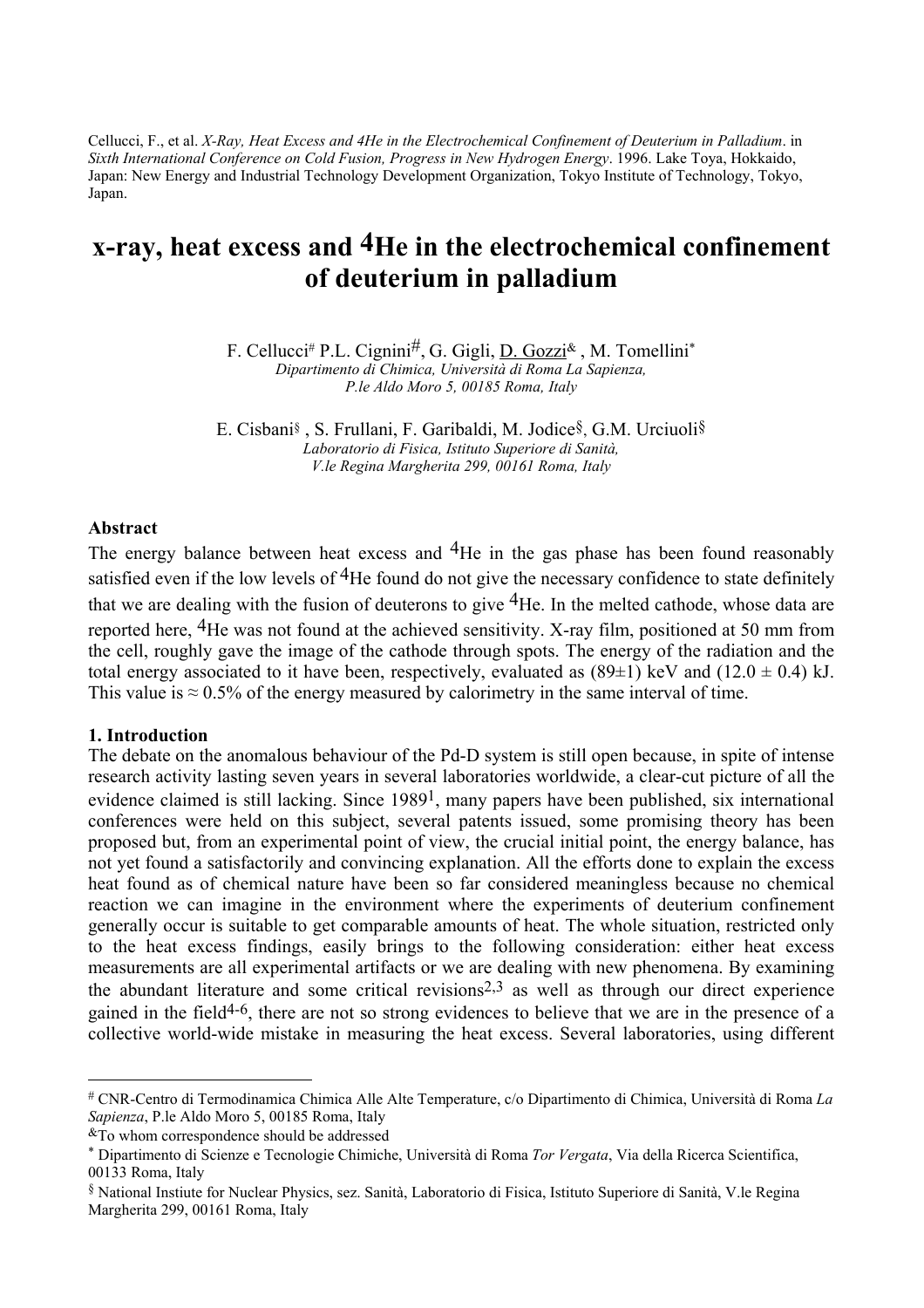techniques and protocols found the same phenomenology and comparable results even if the reproducibility and a full control of the experiments are still lacking.

On the other hand, many experiments show other phenomena associated to the heat excess production the source of which does not seem reasonably to be based on the Chemistry: emission of  $x$ -ray<sup>7-9</sup>, as it will be shown in this paper, and neutrons<sup>10-13</sup> as well as production of <sup>4</sup>He<sup>14-17</sup> and 3H6,18-21. Unfortunately, the intensities and the levels of these emissions and productions are so low that their detection is sometimes very critical and difficult to accept as statistically significant results. Though, for the above reasons, the reliability of such no calorimetric evidences is often poor, the whole picture seems to be very intriguing so that it cannot be shortly ruled out defining it as an *ensemble* of mistakes and artifacts. Can a simple physico-chemical process, like the insertion of deuterium into the Pd lattice, whose energy is  $\approx 0.1 \text{ eV/cm}^3$ , get x-ray emission or other nuclear products at tenths of keV or some MeV? The answer is not based on the Chemistry we know but the answer seems hard to find also in the current knowledge of Physics. Quite-zero energy of the particles in the solid state, the Coulomb barrier, very low cross-sections of possible nuclear reactions, etc. are very strong arguments to consolidate skepticism and criticism. The scope of this work, based on the electrochemical confinement of deuterium in palladium, is to report and discuss the experimental facts we found in the last experiment which was the most complex and complete among the experiments we did since 1989.

# 2. Experimental

A detailed description of the entire experimental set-up is given elsewhere5,6. Here it will be described the new features added or modified with respect to the past published work.

#### 2.1 Electrochemical & calorimetric cell

It is a Pyrex-stainless steel cell designed to accomplish the following tasks: *i)* to avoid any 4He contamination (4He content in air is 5.24 ppm) of the escaping electrolysis gases in which 4He is to be on line measured. This is obtained by a high-vacuum tested SS holder containing the part of the cell emerging from the thermostatic bath. A stream of  ${}^{4}$ He free boiling-off LN<sub>2</sub> circulates inside and outside the cell at 35 sccm and 2.25 Bar; *ii)* to be a flow-calorimeter in which the circulating water can exchange heat only with the electrolytic solution. This is realized by two jackets external to the pyrex tube containing the electrolyte solution. The innermost jacket is used for the circulation of double distillated water at constant flow-rate and the outermost one is sealed under high vacuum and it is mirror-like on the top to minimize the leakage of heat by radiation; *iii)* to maintain constant the level of the electrolyte through an optoelectronic sensor controlling the feed of D2O which is consumed during the experiment by the electrolysis, according to the Faraday's law, and evaporation; *iv)* to perform *in situ* heat calibrations through an internal resistor. At the stationary state, the energy balance of the cell is given by the equation below as:

$$
P_{in} + P_{cal} + P_{exc} = P_w + P_{rad} + P_{sg}
$$
\n<sup>(1)</sup>

where the subscripts *in*, *cal*, *exc*, *w*, *rad* and *sg* stand, respectively, for the input through the electric power applied to carry out the electrolysis, power through the internal heater for making in situ calibrations, power in excess to be measured, power exchanged by the water stream crossing the innermost jacket, power radiated from the cell toward the bath and the power necessary to saturate with  $D_2O$  vapor the gas stream which is composed by the protective gas  $N_2$  and electrolysis gases  $D_2$  and  $O_2$ . Its composition, at fixed  $N_2$  flow-rate,  $q_{N_2}$ , depends on the electrolysis current I. At t >

 $\tau$ , the time constant of the cell, eqn. 2 below, through eqn. 1, would allow to calculate  $P_{exc}$ <sup>6</sup>: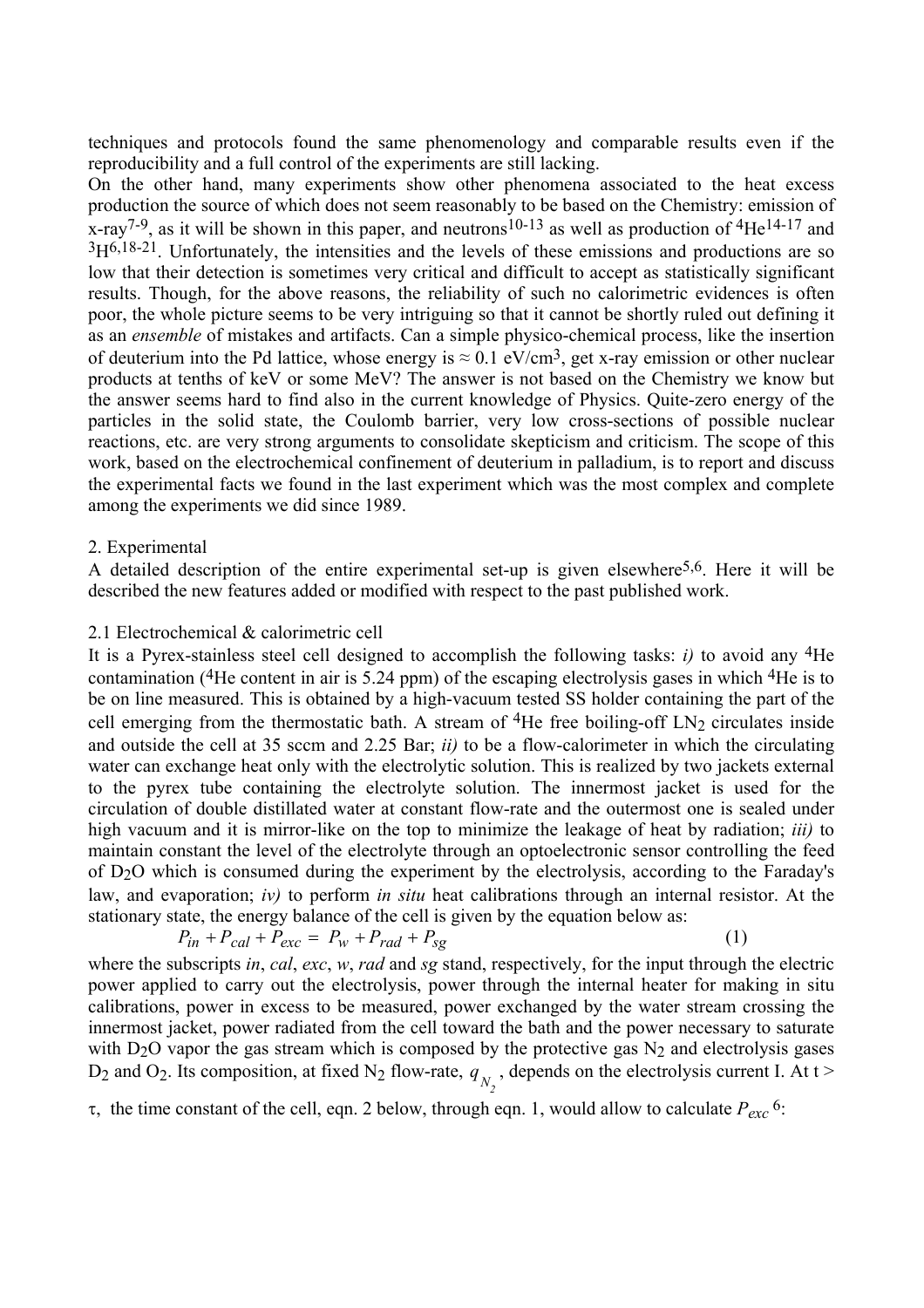$$
P_{exc} + V_h I_h + (V_{in} - V_{th})I = (\rho c_I q)_{H_2O} \Delta \mathcal{S}_{wj,\infty} +
$$
  
+  $k_{Rad} S_s \Biggl\{ \Biggl[ \mathcal{G}_{tb} + \Delta \mathcal{G}_{wj,\infty} \Biggr]^{4} - \mathcal{G}_{tb}^{4} \Biggr\} +$   
+  $\Biggl( \frac{3I}{4F} + \frac{P}{R \mathcal{G}_r} q_{N_2} \Biggr) \Biggl[ \frac{p(\mathcal{G}_s)}{P - p(\mathcal{G}_s)} \Biggr] \Biggl[ (C_g - C_l)_{D_2O} \mathcal{G}_s + \Lambda_{D_2O} \Biggr]$  (2)

Equation 2 can be used provided the temperature difference,  $\Delta \theta_{wj,\infty}$ , at inlet and outlet of water cooled jacket, the temperature of the bath,  $\mathcal{G}_{th}$ , the cooling water flow-rate, q, the potential drop,

 $V_{in(I)}$ , at the electrodes, the room temperature,  $\vartheta_{r}$ , the temperature of the solution,  $\vartheta_{s}$ , and the total pressure P are measured during the experiment.  $p(\theta_s)$  is the vapor pressure of the solution at temperature  $\theta_s$ .  $\Lambda_{D_2O}$ ,  $C_g$  and  $C_l$  are quantities referred to D<sub>2</sub>O, respectively, the heat of evaporation, heat capacity of gas and liquid.  $V_{th}$  is the thermoneutral potential  $(1.5367 \text{ V})^{22}$  for the decomposition of  $D_2O$  and the product  $V_hI_h$  is the input power applied to the internal resistor when the calibration step is on.  $S_s$  is the radiating surface area of the cell and  $k_{Rad}$  the Stefan-Boltzmann constant. However, instead of using eqn. 2, it is common practice to perform the calibration of the cell both before starting the electrolysis and in progress by making use of the internal heater in both the cases. Figure 1 shows the typical response of a blank cell (Pt cathode implies that  $P_{exc} = 0$ ) when step-fashion variations of the input power (right scale) are applied to it. In this case, we have superimposition of power generated by the internal heater and a constant thermal power generated by electrolysis. The stationary values of ∆ϑ *wj,*<sup>∞</sup> *vs* the input power represent the calibration. The different slopes are connected to the different flow-rates of water in the cooling jacket as reported

in Table 1. The straight-line behaviour of the calibration curves shows that the 2nd and 3rd term of



**Fig. 1. Response of the cell at step variations of input power generated by the internal heater while electrolysis is running.** 

the right side of eqn. 2 are either negligible or their sum is linear too. This is in fact what one finds by an estimation of the terms P<sub>rad</sub> and P<sub>sg</sub> assuming<sup>6</sup>: I= 1A, S<sub>s</sub> = 240 cm<sup>2</sup>,  $\theta_{tb}$ = 21 °C,  $\theta_{r}$  = 30 °C,  $q_{N_2}$  = 5.8x10<sup>-7</sup> m<sup>3</sup>s<sup>-1</sup> and P=2.25 Bar as typical values. The time constant of the cell is a function of the cooling water flow-rate and, for example, its value in the conditions of Fig. 1 is 270 s. By increasing the flow-rate the time constant decreases but this makes the sensitivity (the slope of the

calibration curve) poor.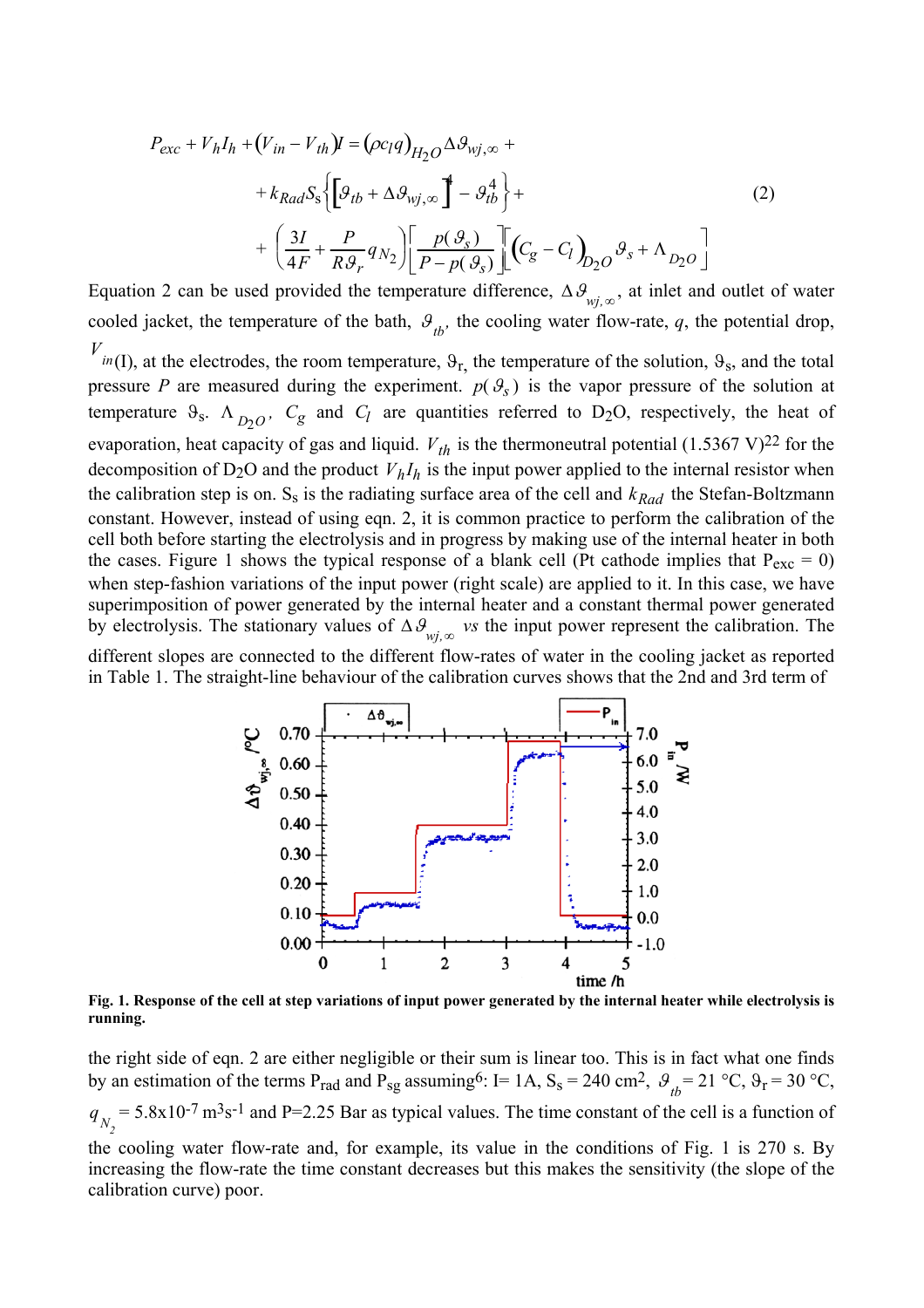**Table 1.** Calibration curves given by the best fitting equations  $\Delta \mathcal{G}_{wi\infty}$  $P(A \pm \Delta a) + (b \pm \Delta b) P$ **in.** 

| Cell $#$ | $(a \pm \Delta a)^{\circ}C$ | $(b \pm \Delta b)$ /°CW <sup>-1</sup> | R       | $1$ flow-rate/cm <sup>3</sup> s <sup>-1</sup> |
|----------|-----------------------------|---------------------------------------|---------|-----------------------------------------------|
| 1(blank) | $0.02 \pm 0.01$             | $0.118 \pm 0.001$                     | 0.99944 | 1.9(2.03)                                     |
|          | $0.00 \pm 0.03$             | $0.104 \pm 0.002$                     | 0.99736 | 2.1(2.31)                                     |
|          | $-0.09 \pm 0.04$            | $0.144 \pm 0.003$                     | 0.99738 | 1.5(1.67)                                     |
|          | $-0.048 \pm 0.009$          | $0.0871 \pm 0.0007$                   | 0.99965 | 2.5(2.75)                                     |

**The flow-rates in brackets are the expected values.** 

# *Electrodes*

All the anodes were made of pure platinum from Engelhard and shaped as gauze cylinders having the skeleton made of 1 mm dia. wires supporting the spot-welded mesh made of 0.35 mm dia. wire. The mesh dimension was 5x4 mm2 and the anode final size was 48 mm height and 12 mm inner diameter. All the cathodes, except the cathode of the blank cell, were made of pure palladium from Engelhard and shaped as bundle of wires wrapped at the ends by machined cylindrical pieces of 6 mm Pd rods. The overall external dimensions of the cathodes were 6 mm dia. x 55 mm height. The height of the bundle was 40 mm (only 24 mm were out of the wrapping) and its diameter about 4 mm. Two out of three cathodes were constituted by bundles of 150 wires of 250  $\mu$ m dia. each and the other one by 42 wires of 500 µm. The cathode of the blank cell was shaped similarly but the bundle was realized by 10 Pt wires of 1 mm dia. and wrapped by using SS machined caps. All the cathodes were annealed in high vacuum at 970 °C for 24 hours and cooled at room temperature at a rate of 1 °C/min. This procedure greatly reduces internal stresses and dislocation concentration and it allows the growth of large grains as it was shown by the metallographic analysis which gave a distribution of 2D grain size centered at  $35\pm5$  µm ( $\approx 53$  µm in 3D)<sup>23</sup>.

# 2.3 X-ray detection

X-ray films (Kodak, type TM H/RA-1 18x24 cm2) were used to detect emission from the cells. Before use the film was inserted in a plastic black bag in dark room and put in front of the cell 5 cm distant as reported in figure 2. It is important to point out that the films were not in direct contact

# Fig. 2. Scheme of the X-ray positioning in the experimental set-up. R<sub>t</sub>=250 mm is the radius of torus containing **the cells (see fig. 8 of ref.6). d=50 mm and f=6.5 mm. The materials in between the cell and film are H2O (45 mm) and perspex (5 mm).**



neither with any part of the cell nor with chemicals, therefore any damage of the film producing apparent traces or spots was eliminated. The analysis of the film was carried out by microdensitometer by steps of 600 µm along Z-axis making at each step a scan of X-axis by using a 50 µm slit. To convert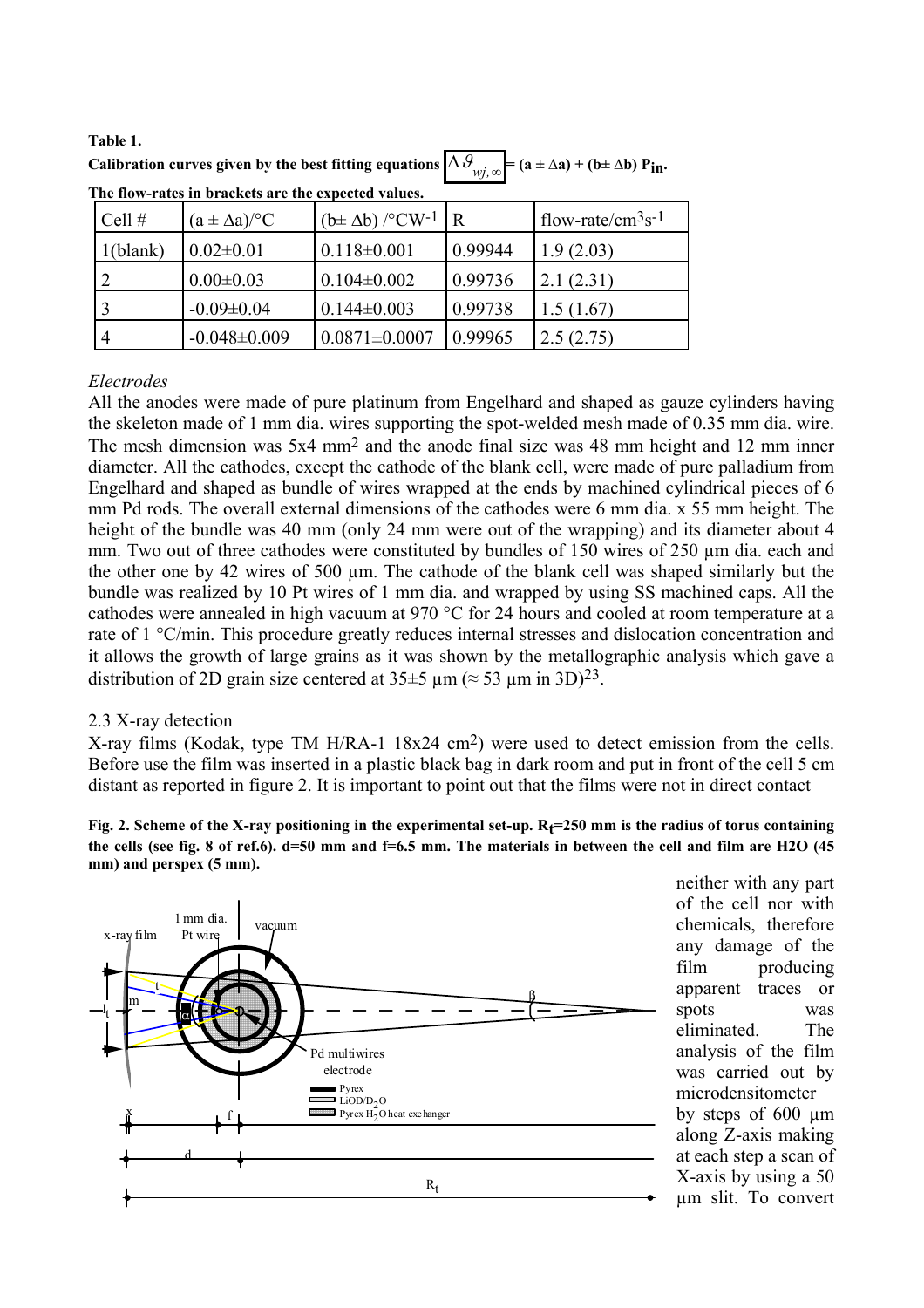the optical density data into exposure units (Roentgen), a calibration was done through known expositions of the same type of film (and using the same developing conditions) to the tungsten  $K_{\alpha}$ radiation filtered by 0.5 mm Al.

# 2.4 High Resolution Mass Spectrometry (HRMS)

# *In the gas stream coming out the electrolytic cells*

With respect to the previous procedure reported in literature<sup>14</sup>, some important improvements were brought to the 4He determination in the electrolysis gas phase. In the present case, sampling and measurement are carried out on-line and this allows at least two great advantages: to avoid a potential source of contamination by atmospheric 4He and to increase considerably the number of measurements. All this has been made possible by implementing the experiment with a high resolution quadrupole mass spectrometer (Balzers QMS 421 gas tight crossbeam ion source and analyzer QMA 410) full PC controlled and equipped with some features which allow to automatize several operations such as the on-line sampling. The nominal mass range of QMS in HR mode is 27 amu. The sampling procedure for <sup>4</sup>He is realized after the deuterium removing system<sup>6</sup> has reduced the deuterium content of the gas mixture coming from the cell. A  $150 \text{ cm}^3$  SS cylinder (for each cell line), having at both the ends a three-way electrovalve, is in normal position fluxed with the gas mixture and when both the electrovalves are powered for 10 s, the inlet end becomes closed (the stream of the gas mixture is deviated elsewhere to avoid overpressure on the line) and outlet end is connected to SS charcoal trap kept under vacuum and in  $LN<sub>2</sub>$ . When the electrovalves are again off the cylinder sucks  $N_2$  from a small tank connected to the  $LN_2$  reservoir. When the pressure inside the cylinder becomes higher than the pressure of the line, the line is again connected to the cylinder ready for another sampling. The gas mixture trapped in the cylinder is adsorbed in the LN<sub>2</sub> charcoal trap until the pressure becomes lower than a preset threshold (typically  $5x10^{-2}$ ) mbar) then the gas mixture is admitted into the QMS chamber. HRMS measurements were carried out in Multiple Ion Detection (MID) mode and the following ionic currents have been generally monitored for the species:  ${}^{4}$ He<sup>+</sup> (4.0026), valley  ${}^{4}$ He-D<sub>2</sub> (4.0111), D<sub>2</sub><sup>+</sup> (4.0282), <sup>20</sup>Ne<sup>++</sup> (9.996). The pressures in the QMS chamber, in  $LN<sub>2</sub>$  trap and in the sampling cylinder were also monitored during each measurement. The software controls the samplings at a given interval of time (typically every 20 min) as well as each related measurement. The mass corresponding to the valley between  $4$ He-D<sub>2</sub> is a key parameter for monitoring the complete separation between the two peaks of  $4$ He and D<sub>2</sub>. This always occurs when the deuterium removing system works properly. The presence of relevant quantities of deuterium with respect to 4He makes impossible its determination. Reliable <sup>4</sup>He measurements can be obtained if the ratio D<sub>2</sub>/<sup>4</sup>He is lower than ≈3000. The monitoring of  $20Ne<sup>+</sup>$  was for the first time used in this kind of measurements by us<sup>14</sup>as marker of a possible air contamination. It was also reported<sup>14</sup> that around 20 amu the mass spectra is complicated by the presence of several species which can compromise the use of such a marker. So, the monitoring of double ionized Ne there proposed<sup>14</sup>, it is here preferred because, by making use of a MS with lower resolution,  $20Ne^{++}$  appears in a mass range without any relevant interference. Several calibrations made before and during the experiment, according to a well-established procedure<sup>14</sup>, were done to have the control of the sensitivity, σ, of the QMS (see below). The equation: Tat= 2.46x10<sup>-2</sup>cV<sub>s</sub> holds between the absolute quantity of  $4$ He atoms in tera atoms (10<sup>12</sup> atoms) and their concentration in ppb in the gas mixture contained in the sampling volume  $V_s$ , given in cm<sup>3</sup>, at stp. This allows to give  $\sigma$  in pA/Tat or in pA/ppb. Specific measurements were performed to establish the transport of a 4He *parcel* along the line by releasing known amounts of air in the cell.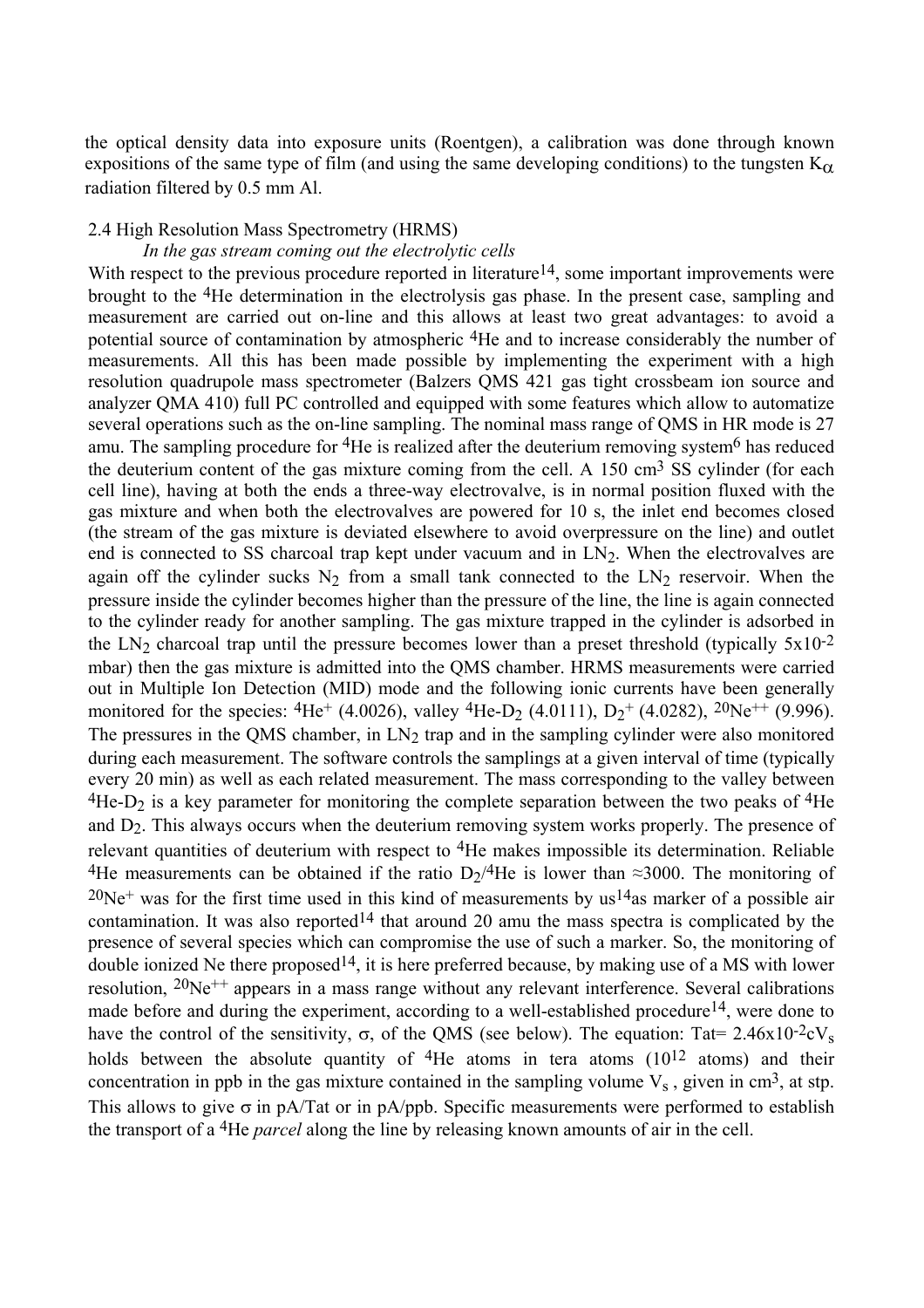# *In the Pd electrodes*

A home-made device has been realized to detect helium in the bulk of the Pd cathodes by making use of the Thermal Desorption Spectrometry (TDS). The experimental set-up is constituted by a high vacuum pumping system connected to the heating chamber by a gate valve. The heating chamber is connected to the QMS through a gettering line for removing  $D_2$  before the admitting in the QMS. The heating element is a vertical cylinder-shaped tantalum foil 75 µm thick in which a graphite crucible is positioned. The samples, as cut sections of the cathodes, are stored in a multiple sample holder driven by an external manipulator. At fixed displacements of the manipulator, each sample is allowed to fall in the crucible. The standard procedure adopted is first to heat the crucible over the m.p. of Pd (1552 °C) under high vacuum pumping then, after having closed the gate valve, to make the sample to fall into the crucible while increasing temperature above 1650 °C, and maintain this temperature for at least 10 min.; finally a rapid cooling follows. At the same time, the evolved gases are allowed to be gettered and, finally, when the pressure in the system decreases below 2x10-5 mbar, the QMS is connected and the measure is carried out in MID mode.



**Fig. 3. Excess heat power (left scale) and 4He (right scale) in an experiment with bundle-type cathode (250 µm dia. wires)**

# 3. Results

Figure 3 shows the time pattern of the excess heat power and the absolute quantity of <sup>4</sup>He measured throughout an entire experiment. 4He is given in tera atoms. The 4He measurements before the starting of the electrolysis show that, after 200 hrs, 1.7 Tat., corresponding to 0.5 ppb, were still present though <sup>4</sup>He in boiling-off  $LN_2$  is undetectable when measured directly at outlet of the  $LN_2$ reservoir. Since, each component of the line was carefully tested for leaks and all the connections were proved to be safe (SS Swagelock type), we attribute that value to an incomplete washing of the whole line. This is also supported by several measurements made later on in the experiment which did not give any <sup>4</sup>He. At first glance, there is not a direct time correlation between heat excess and 4He. However, it is important to remind that the 4He measurement is not performed in continuous mode as the heat power excess, therefore, a significant volume of the electrolysis gas mixture is lost without being analyzed. Just to have the figures,  $2.24 \text{ m}^3$  about at stp of gas mixture (mostly N<sub>2</sub>, D<sub>2</sub>, O<sub>2</sub>) passed through the line but only  $5.73 \times 10^{-2}$  m<sup>3</sup> at stp were analyzed in the 382 samplings, the case of fig. 3, 150 cm<sup>3</sup> each. This is less than 2.6 %. Assuming that <sup>4</sup>He is all formed at the surface, it is completely and instantaneously released in the gas phase and the nuclear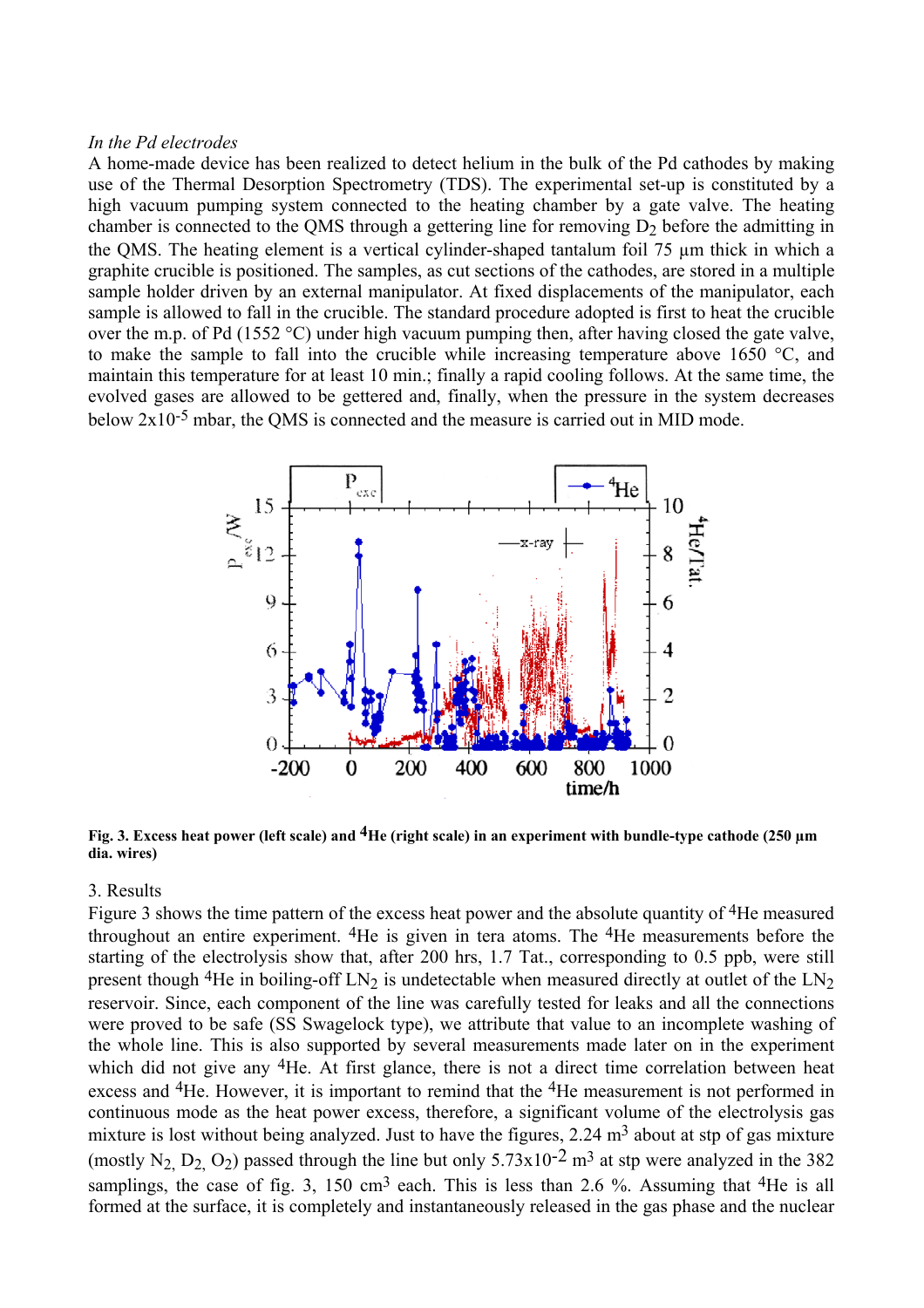reaction  $d + d = 4$ He + 23.8 MeV (lattice) holds, we calculated (for space reasons more details will be given elsewhere<sup>24</sup>) the amount of <sup>4</sup>He we have to expect at each sampling of fig. 3 considering the measured heat excess. In figure 4 it is reported this calculation together the excess heat power as in fig. 3. The ratio between the measured and calculated  $4$ He reported in fig 5 is a parameter to check the energy balance. More specifically, the values of the ratio greater than 1 imply that 4He detected is of atmospheric nature (in this case, probably, because of incomplete washing). On the other hand, from ~220 hours until to the end of



**Fig. 4. Calculated 4He (left scale) and heat power excess (right scale)**

the experiment, when the aforementioned ratio is steadily below unity, it is interesting to observe that there are several points definitely greater than zero and fairly close to the energy balance of the process. As for the measurements performed on  $20Ne^{++}$  as a marker of contamination these are affected by some uncertainties. Contrarily to the 4He sensitivity that has been found to be extremely reproducible,  $25\pm3$  pA/ppb or 7 $\pm1$  pA/Tat, during all the experiment, the  $20Ne^{++}$ apparent sensitivity was found to be scattered and decreased on time from  $\sim$ 2 to  $\sim$ 0.3 pA/Tat. Moreover the amount of Ne detected has been always at the limit of detectability. The resulting measured ratios He/Ne, in spite of being generally greater than 0.29 (that of the air), are affected by a large error that, conservatively, prevented its use. It must also be kept in mind the findings of our previous experiment where a correlation was found between He and Ne even if the He/Ne ratios were greater than  $0.29^{14}$ ; in the present experiment the very low range of values observed for the helium makes it difficult to look for the absence of such a correlation. On the other hand, after the experiment, the analysis of <sup>4</sup>He on 9 sections out of 14 of that cathode did not reveal any significant amount of <sup>4</sup>He embedded in the PdD<sub>x</sub> lattice over the detection limit of  $\sim$ 2 Tat. Concerning the calorimetric results, they are, respectively, in terms of excess heat and highest ratio P<sub>exc</sub>/P<sub>in</sub>, 8.3 MJ and 0.8 as for instance in the case of the cell of fig. 3.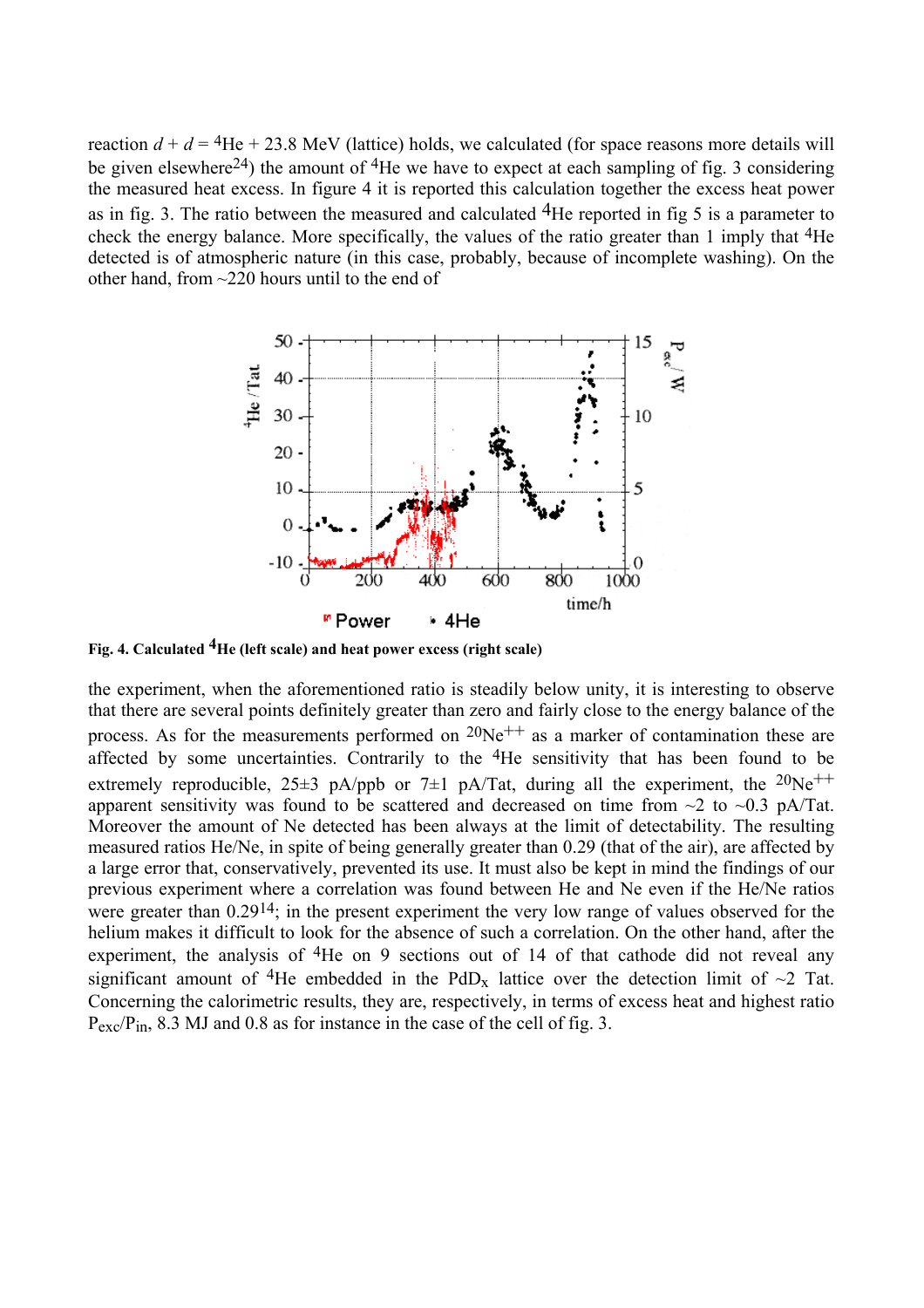

**Fig. 5. Ratio between measured and calculated 4He vs time. The insert is a magnified view in the range from 0 to 1.** 

During the experiment, reported in fig. 3, at  $\approx$  552 hrs since the starting of the electrolysis, x-ray film was positioned in front to the above cell and an other one in front of the blank cell as reported in fig. 2. After an exposition of a week, the film related to the blank cell did not show any trace whereas the other film showed several spots roughly reproducing the image of the cathode. The intensity, the dimensions and the coordinates of all the spots were measured and reported in figure 6. The spot diameter was found ranging from 0.41 to 2.45 mm. To be sure that an artifact was not occurring, a new film was inserted in the same plastic black bag and exposed to the light of laboratory for some days. The film was not exposed in any point. The plane X,Z is the plane parallel to the film and the vertical axis at  $X=0$  coincides with the Z axis of the cathode, 50 mm far from the film. In fig. 6 it is clearly visible a quite symmetrical zone, without spots, around the axis at X=0 of the film that could be reasonably attributed to the shadow (m in fig. 2) produced by the 1 mm dia. Pt wire of the anode skeleton (see fig. 2) and parallel to the Z-axis of the cathode. This is supported by the excellent agreement between the shadow width measured (7.00 $\pm$ 0.05 mm) and calculated<sup>24</sup> (7.67 mm), assuming the radiation source as point like and localized in the Z-axis of the cathode. If we use the measured value of m to calculate the distance f we obtain  $f=7.12$  mm. There is a deviation of 0.62 mm which is well explained by the deformation of the cathode observed at the end of experiment. The exposition of an x-ray film during an experiment involving energy of a few eV is very difficult to explain in terms of textbook science so that nuclear phenomena have to be necessarily taken into consideration. In the present case, the spot nature further complicates the interpretation of this experimental evidence.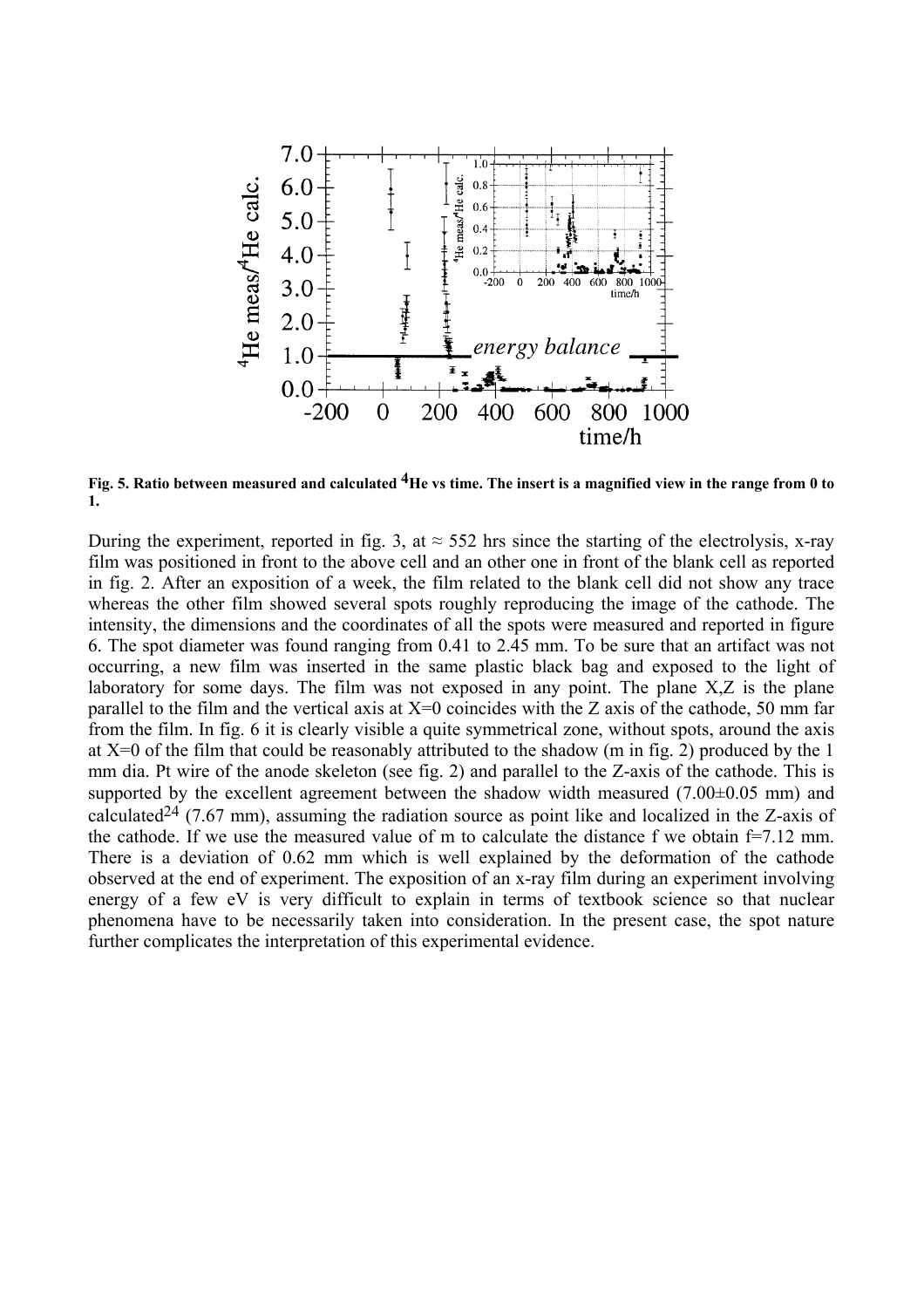#### **Fig. 6. Microdensitometry of the x-ray film placed parallel to the X,Z plane. Exposure is given in Roentgen (R)**

As working hypothesis, consider some sort of primary process which produces directly or indirectly photons sufficiently energetic to cross the cathode and all the materials in between the film. Xray diffraction cannot be reasonably considered because the spot pattern is not a diffraction pattern and, even in the case, the attenuation produced, at the average energy of the  $K_{\alpha}$  lines of Pd (21.61) keV), by all the materials would be total as calculated in figure 7. The question is what is the nature of the source. If the source were coherent, oriented and localized, the pattern found would have its own consistency but we have not enough elements to support this. If the source were a



conventional isotropic source some reasonable explanations can be given in terms of physics of radiations. In fact, the first elementary consideration is that the source site is not at the surface of the cathode because a diffuse blakening would be to expected instead of spots. At this point, the shape of the cathode becomes important. In the present case, cathode is bundle shaped and it can be satisfactorily represented by a seven



**Fig. 7. Attenuation I/I0 vs photon energy of Pd and materials between cathode and film (WPd=Without Pd) at different thickness (in µm) of Pd crossed.** 

shells packing as reported below in figure 8. Supposing, for the sake of simplicity, the source in the center of the system, it is easy to verify that the effective path length of the radiation in the cathode depends on the angle of propagation. The minimum and the maximum path lengths, a and b respectively, are expected for a point-like source as in fig. 8. Therefore, the system can be assumed as a system of virtual slits seen as domains in the space where the attenuation,  $I/I_0$ , is relatively low according to equation:  $I/I_0 = \exp[-\sum \rho_i]$ *i*  $\sum \rho_i (\mu/\rho)_{i} t_i$ ] =  $\prod$ exp *i*  $\prod \exp[-\rho_i(\mu/\rho)_i t_i]$  (3) being  $\rho$ ,  $(\mu/\rho)$ 

and *t*, respectively, the density, the mass absorption coefficient, which is a function of the photon energy, and the path length of the radiation in a given material *i*. In the present experimental set-up, the value of eqn. 3 depends only on the photon energy and the position of the source in the cathode, i.e., it depends on the effective path length in Pd. By fig. 7, it is quite evident that at fixed energy the transmission is greatly influenced by that quantity, at least up to 150 keV. As an example, it is shown in fig. 9 the quantity  $1/I_0$  calculated against the angle of propagation of the radiation<sup>24</sup>. The source is supposed to be point-like, localized in the centre of two wires having coordinates (0,0) and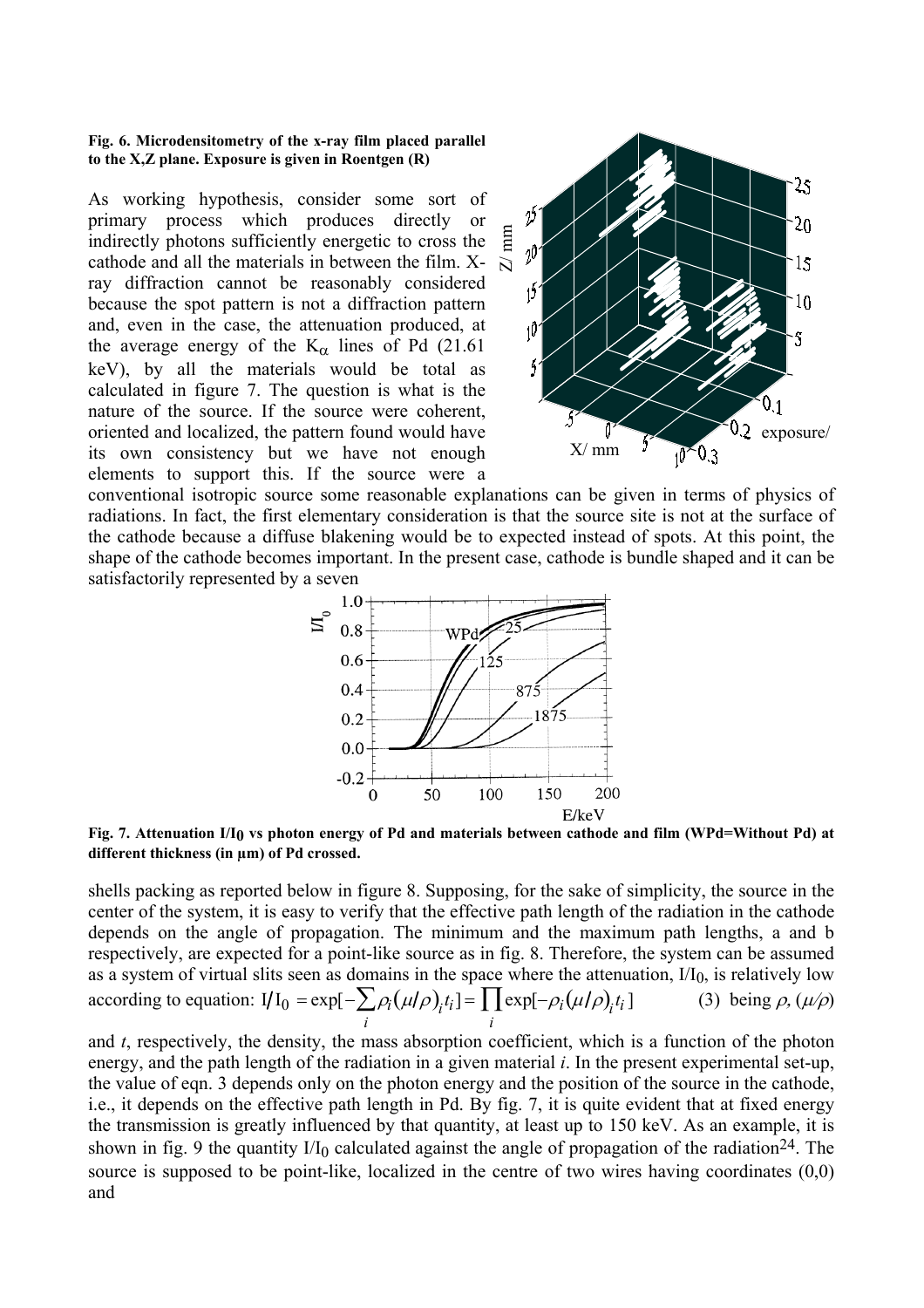

**Fig. 8. Representation of the cross-section of an ideal bundle-type cathode with 169 wires of 250 µm dia. The cathodes used were made of 150 wires.**

[(433.01,750)-4th shell] and, the emitted radiation, confined, for simplicity, only in a thin slice orthogonal to the z-axis passing in the coordinate origin of fig. 8. It can be shown<sup>24</sup> that more than one peak is found by selecting the source out of the centre of the wire. In principle, the source or sources can be everywhere but we can exclude that they are at the surface of the outermost wires of the bundle because no diffuse blackening of the film was observed. Therefore, sources have to be in the innermost wires. To make an estimation of the energy of the radiation detected the following reasoning can be done: *i*. eqn. 3 is rewritten in the form  $\hat{I/I}_0 = Q \exp[-\rho_{pd}(\mu/\rho)_{pd} t_{pd}]$  (4) where *Q* = *exp*  $\prod_i exp[-\rho_i(u/\rho)_i t_i]$  being the Q term independent on the position of source and practically

equal for all the spots in the film; *ii*. each spot is related to the same type of elementary event and the intensity of a spot depends on the path length the radiation makes through the



**Fig. 9 Calculated transmission at 90 keV with two different positions of the source in the cathode**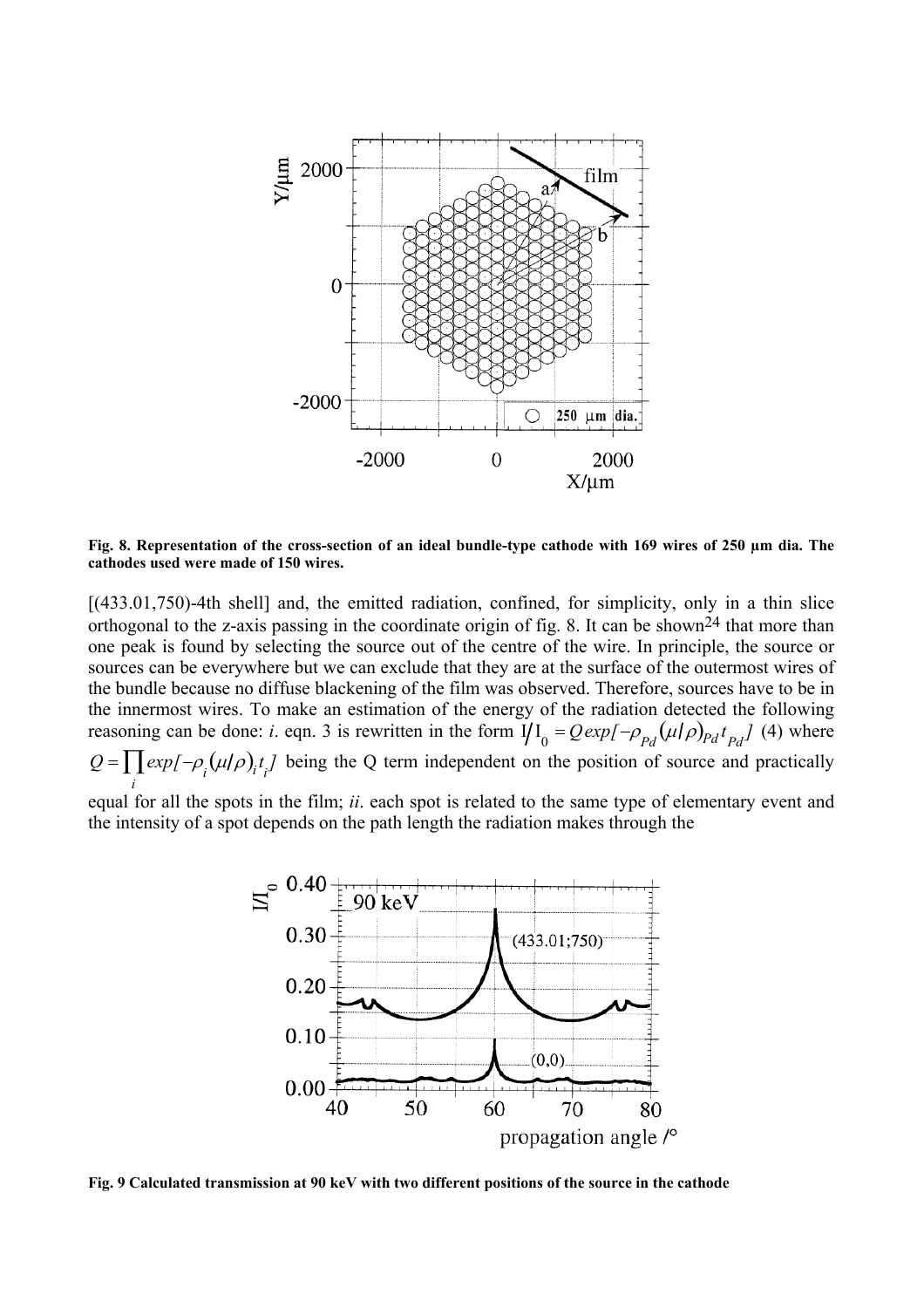cathode, i.e., I0 is always the same; *iii*. the more intense spot is associated to a source closer to the film, i.e., the source is in an outermost wire of the bundle but not in the last shell (see above); *iv*. similarly the weakest spot is related to the source more distant from the film. From the ratio between  $I_{\text{min}}/I_0$  $I_{\text{max}}/I_0$ and by eqn. 4, the value of the mass absorption coefficient,  $(\mu/\rho)$ , of Pd is

obtained. The dependence of  $(\mu/\rho)$  on photon energy<sup>25</sup> fits very well with the equation  $(\mu/\rho)$ =aE<sup>-b</sup> being  $a = 310000\pm5000$  and  $b = 2.676\pm0.004$ . Combining the equations, the energy is found by

equation:  $E = \frac{I}{\omega \rho_{p,l}(t)}$  $\frac{1}{Pd} \left( t_{min} - t_{max} \right)$ *ln* I max I min  $\vert$  $\Bigl[ \, . \,$  $\overline{1}$  $\overline{\phantom{a}}$ −*1 b* (5). In the above hypotheses,  $t_{max}$  and  $t_{min}$  have to be

selected among the optical paths in Pd which fall in the angle  $\alpha$  (fig. 2) corresponding to the maximum distance between spots in the film at  $Z = K$  (see fig. 6). This angle is 16.32°. The source position has to be selected, respectively, on the surface of any wire in the 6th shell with centre coordinates [0≤X≤1299;750≤Y≤1500] µm and in any wire belonging to the 7th shell with centre coordinates  $[-1299 \le X \le -216.51; -1625 \le Y \le -1000]$  µm. The most appropriate values for t<sub>max</sub> and t<sub>min</sub> were found to be, respectively, 250 and 1875  $\mu$ m. Therefore, E = 89 $\pm$ 1 keV was calculated by eqn. 5. The error on E is calculated by taking into account the errors on the fit constant and the experimental error on the intensities which was evaluated less than 2%. At this point, the energy released by this process can be calculated because  $I_0$  can be obtained from eqn. 4. The term Q is represented as function of energy in fig. 7, curve WPd, all the other terms in eqn. 5 are known,  $I_0$ per unity of solid angle is  $(4.0\pm0.1)x10^4$  R. Since the average density of spots in the film is 2750 sterad<sup>-1</sup>, the total energy on  $4\pi$  associated to the radiation is 12.0 $\pm$ 0.4 kJ (in this calculation, the conversion 1R=87.8 erg has been used). This energy is  $\approx 0.5\%$  of the energy measured by calorimetry in the same interval of time during which the film was exposed. Looking at the energy of the  $K_{\alpha}$  lines *vs* the atomic number of the elements, the energy found is close to the energy of the  $K_{\alpha}$  lines of Pb or Bi. Since the chemical analysis did not detect any of them, emission on atomic basis can not be invoked and the nuclear nature of the radiation detected takes place.

#### Conclusions

The results show a picture with its own internal consistency though the low levels of <sup>4</sup>He do not give the necessary confidence to state definitely that we are dealing with the fusion of deuterons to give 4He. On the other hand, the contamination is not proved and the energy balance seems quite well satisfied. Moreover, the exposition of the x-ray film is a clear-cut proof (very simple experimental device for which errors of measure and/or of procedure as well as artifacts can not be invoked) that a nuclear phenomenon is at work. We believe that the radiation detected has to be searched among the stable isotopes of Pd or among its impurities having intense nuclear transitions close to the energy found. Work is in progress to check this route.

#### Acknowledgements

This work has been supported by the National Research Council (CNR), National Institute of Nuclear Physics (INFN) and University of Rome *La Sapienza*.

#### References

- 1. Fleischmann M. and Pons S., *J. Electroanal. Chem.* **1989**, *261*, 301.
- 2. Noninski V.C. and Noninski C.I., *Fusion Technology* **1993**, *23*, 474.
- 3. Miles M.H.; Bush B.F. and Stillwell D., *J. Phys. Chem*. **1994**, *98*, 1948.
- 4. Gozzi D.; Cignini P.L.; Tomellini M.; Frullani S.; Garibaldi F.; Ghio F.; Jodice M. and Urciuoli G. M. , *Fusion Technol*. **1992**, *21***,** 60